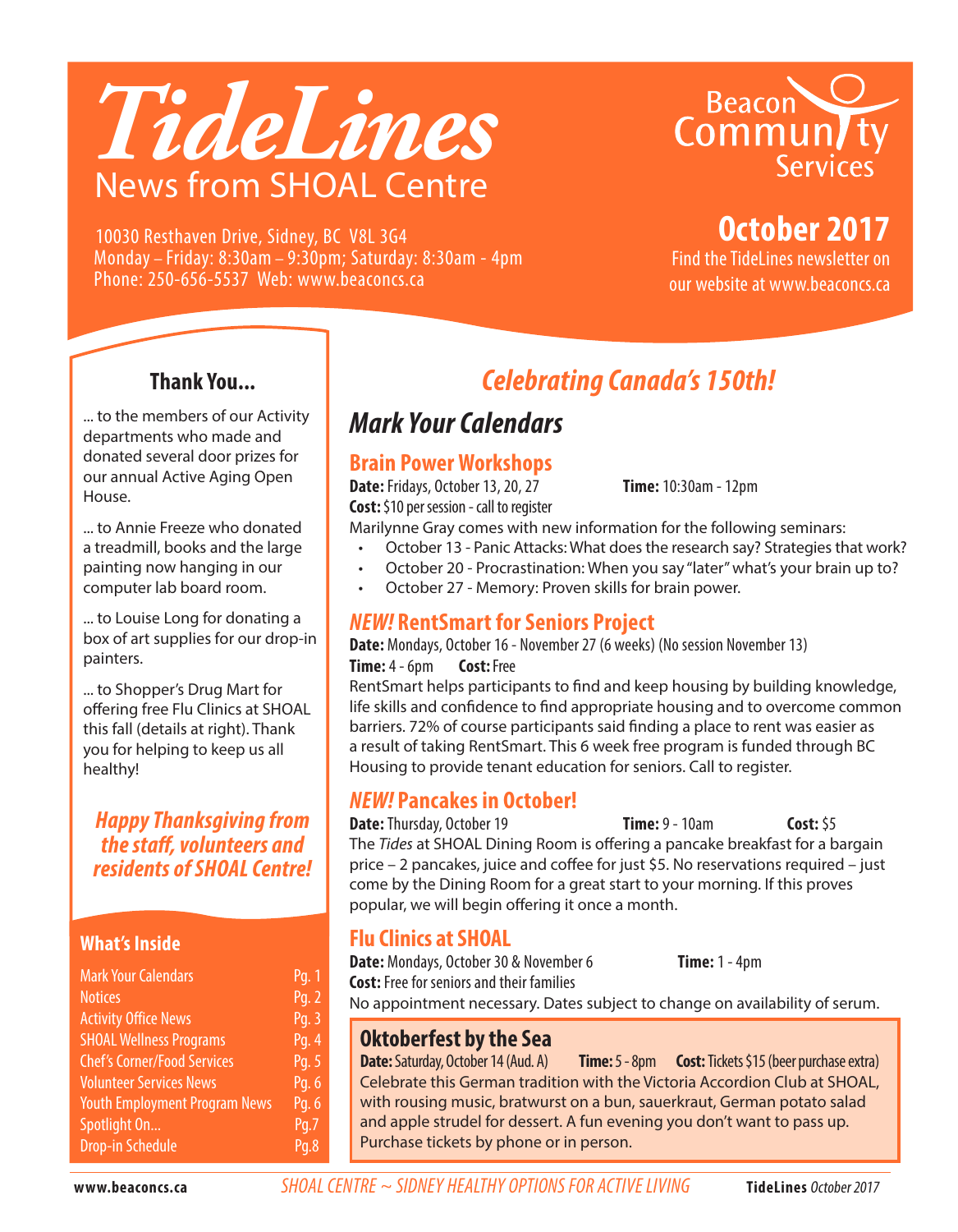

# *From the Director's Desk*

**Glenys Cavers, Director of Thrift Shops and SHOAL Centre**  *Beacon Community Services* Phone: 250-656-5537 ext. 102 E-mail: gcavers@beaconcs.ca

SHOAL Centre has joined social media – please check out our Facebook page and "like" us to see what's going on at SHOAL each week. Find us at: www.facebook.com/SHOALCentreBeaconCommunityServices/ I would like to welcome all of our new members. I hope that you take full advantage of all of the programs, drop ins, workshops, and special events, as well as our Tuck Shop and Dining Room during the year. Please check out our TideLines newsletter each month to see what's happening at SHOAL.

# *Notices*

### **Thanksgiving Holiday Weekend Hours**

The Centre will be closed from Saturday, October 7 to Monday, October 9 inclusive. The *Tides* at SHOAL Dining Room will be open all days for regular lunch and dinner. A special Thanksgiving Day dinner will be offered Monday, October 9 – for menu details, see page 5.

### **Diabetes Self-Management Program**

This program is offered by the UVic Institute on Aging & Lifestyle Health, at SHOAL, Tuesdays, October 10 - November 14 (6 sessions), 6 - 8:30pm. This is a free program for adults with diabetes. Registration required: toll-free 1-866-902-3767.

### **ShakeOut BC – Earthquake Drill – Drop, Cover and Hold On**

On October 19, officially "ShakeOut BC Day," millions of people worldwide will practice how to Drop, Cover and Hold On at 10:15am during Great ShakeOut Earthquake Drills. If you are at the Centre on this day, please participate in this important drill – it can save your life!

### **We Are Grateful!**

The members of the Craft and Knitting groups continue to be amazed at the thoughtfulness of people who donate so many useful supplies to the group. Marie B. and Anita have ensured we can make many new and different greeting cards; Marie G. and Laura have added greatly to our yarn supplies, and others have anonymously left useful supplies for our groups. Thank you for your continued support of SHOAL Centre!

### **Economy Fitness Punch Cards**

When purchasing a new fitness class punch card at reception, please show your current SHOAL membership card. These Economy Fitness punch cards are only available to Members with current status. Thank you for your cooperation.

### **The Gym at SHOAL with Savin Elite Training**

Chad Savin, certified training specialist, offers personal training, fitness assessments, nutrition programs, and small group classes such as Pilates. Call him for rates and availability 1-250-895-1838.

### **Sidney/North Saanich Library at SHOAL**

October is Canadian Library Month! Visit the lobby at SHOAL Centre on Friday, October 13, 9:30am - 12:30pm to meet staff from the Sidney/North Saanich Library. They'll be on hand to sign people up for free library cards and share information about all the great things your library has to offer.

**SHOAL Activity Centre Annual Membership •** \$50 per year (approx. 14¢ / day!) • Memberships are non-refundable

- Reduced rates on drop-in programs and registered classes A 10% discount on facility rentals
	-
- Includes a Beacon Community Services membership Use of free wireless internet
- 
- 
- Free seminars and workshops **by a straight of the set of the coffee and scone or cookie on your birthday**

**www.beaconcs.ca** *SHOAL CENTRE ~ SIDNEY HEALTHY OPTIONS FOR ACTIVE LIVING* **TideLines** October 2017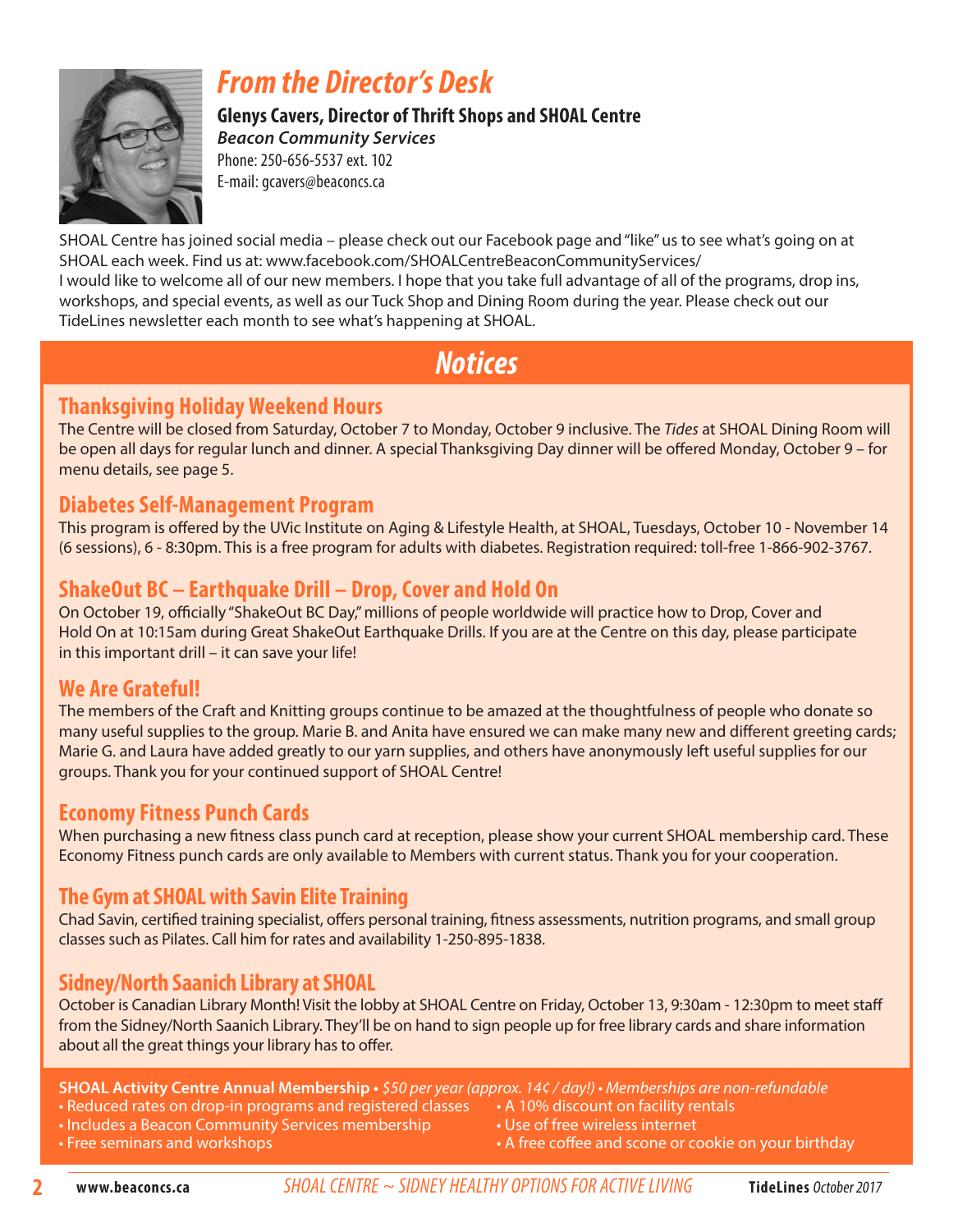# *News from the Activity Office*



**Anna Hudson, Activities and Rental Coordinator** Phone: 250-656-5537 ext. 117 E-mail: ahudson@beaconcs.ca



**Jennifer Van Es, Activities and Rental Coordinator** Phone: 250-656-5537 ext. 117 E-mail: jvanes@beaconcs.ca

### *Call to Register for these Courses*

### **Retrofit Chair Yoga/Dance**

**Date:** Mondays, October 2 - 30 **Time:** 1:30 - 2:30pm **Cost:** \$50.40 (4 sessions); \$15 drop in; *no class October 9*  This class offers 50s/60s music, yoga, stretch and strengthen with weights and low impact movement. All movin' and groovin' in a fun filled atmosphere.

### **Tai Chi**

**Date:** Tuesdays, October 3 - 31 (5 sessions) **Time:** 10 - 11am **Cost:** \$57.00; \$12 Drop-in Tai Chi is back! Instructor Brenda Davie teaches movements to improve balance, increase strength and flexibility and promote concentration. This class is offered for participants at any level of practice.

### **Watercolour on Masa Paper**

**Date:** Thursdays, October 5 - November 2 **Time:** 1 - 2:45pm **Cost:**  $$94.50 + $10$  supply fee Learn how to create unique and attractive watercolour on Japanese Paper using the Chinese brush. Be sure to pick up a supply list before the first class.

### **Absolute Beginner Bridge**

**Date:** Mondays, October 16 - November 27; *no class November 13* **Time:** 1 - 4pm **Cost:** \$35.00 Keep your mind sharp learning how to play Bridge! Helen Mansfield teaches this class for those with no

**Therapeutic Yoga**

Bridge experience.

**Date:** Tuesdays; October 17 - 31 **Time:** 1:30 - 2:30pm **Cost:** \$37.80 (3 sessions) \$15 drop-in

This class is created for people with various health conditions. By using the chair and small weights, the person can improve balance, strength and flexibility.

### **Silk Scarf Workshop**

**Date:** Friday, October 20 **Time:** 10 am - 2 pm **Cost:** \$100.00 (includes all supplies)

In this workshop you will create a beautiful hand painted silk scarf. Come with your creativity flowing and you will leave with a one-of-a-kind beautiful silk scarf! No previous painting experience needed. Call to register.

### **Balance Booster**

**Date:** Tuesday & Thursdays, October 31 - December 7 **Time:** 10 - 11am **Cost:** \$110.00 (12 sessions) This program was created specifically for those at risk of falling. Instructor Corinne Dibert leads this 6 week program. This program fills up fast as space is limited.

### **Gentle Yoga (Co-Ed)**

**Thursday Morning Gentle Yoga:** Ongoing **Time:** 9 - 10am **Friday Chair Yoga:** Ongoing **Time:** 12:30 - 1:30pm **Cost:** \$78.75 (7sessions); \$12 Drop-in

Instructor Kathleen Fournier leads these gentle yoga classes for both men and women.

### *Drop-Ins to Note*

### **Ukulele Jam**

**Date:** Thursdays **Time:** 9:30 - 11am **Cost:** Members - \$2; Non-members - \$3.50

### **Come Listen to Music**

**Victoria Accordion Club:** Sunday, October 1, 11am - 3pm **Mendelssohn Choir:** Mondays, 6:30 - 9pm **Sidney Wednesday Night Accoustical Jam:** Wednesdays, 7 - 9:45pm

### **Movie Nights**

Date: Friday, Oct 13: "Young Victoria" & Friday, Oct 20: "Nanny McPhee" **Time:** 7pm **Cost:** Members - Free: Non-members - \$2

### **Computer Clubs** *(By Appointment Only)*

**Friday**, Computers & tablets **Time:** 1 - 3pm **Tuesday**, Apple products only **Time:** 10:45am - 12:45pm **Cost:** Members - \$2; Non-members - \$3.50

### *Health and Wellness Seminars* **Holistic Nutrition Discussion**

**Date:** Wednesday, October 4 **Time:** 2 - 3pm

**Cost:** Members **-** Free; Non-Members \$3.50 Topic: Vitamins or Minerals - Food and/or Supplements? Hosted by facilitator Angela Cuscianna, RHN.

### **HearingLife Canada**

**Date:** Wednesday, October 11 **Time:** 10 - 11 am **Cost:** Free Learn about the importance of hearing health and HearingLife's nationwide "Campaign for Better Hearing". HearingLife offers free hearing tests, along with hearing health education. There will be an opportunity for complete ear inspections during this seminar.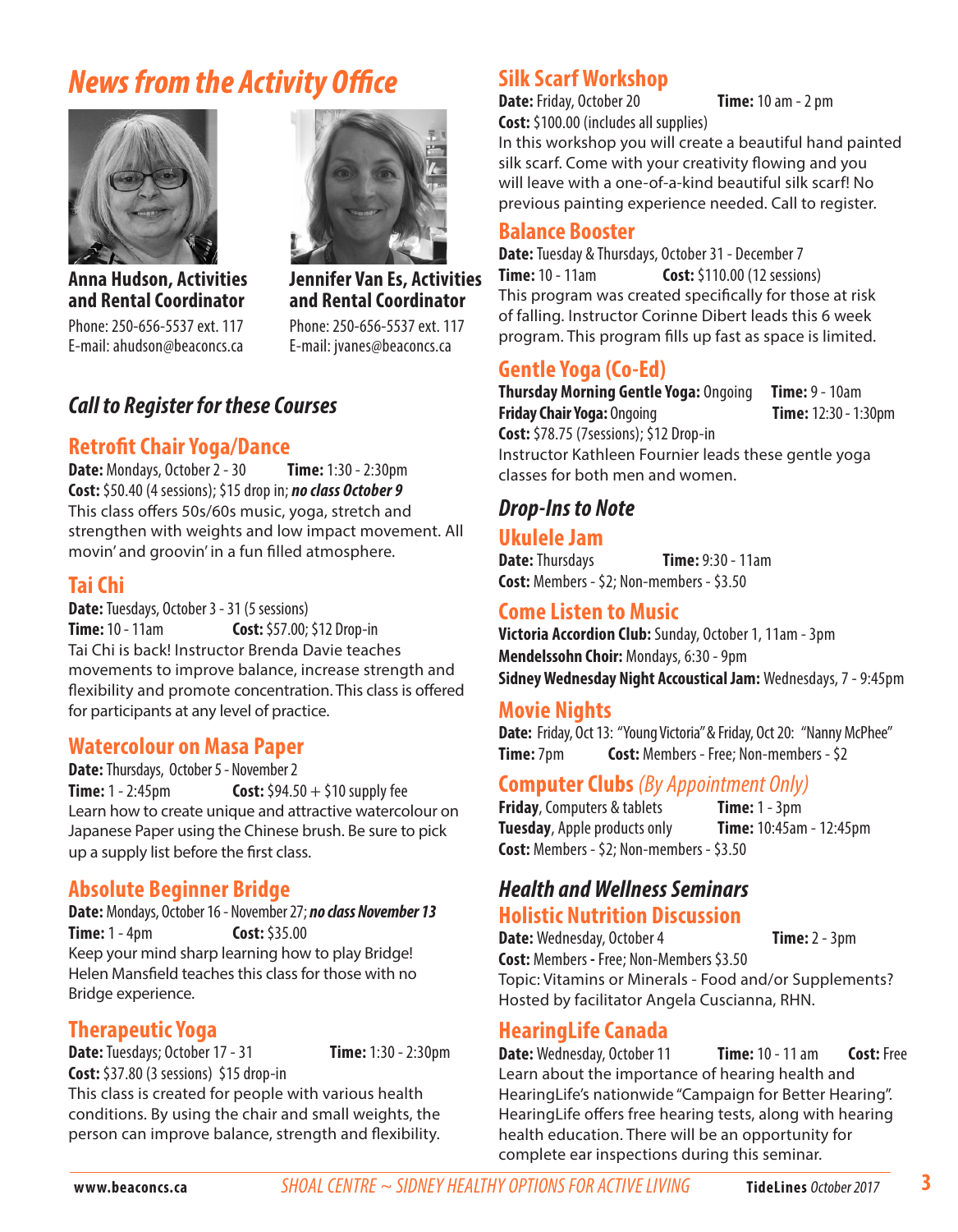### **Profile: Ellen Gallacher**



When you meet Ellen Gallacher, you are immediately aware of her warm and welcoming personality. Ellen is a Beacon Community Services volunteer and that warm reception is essential in her capacity as Volunteer Facilitator for both the Dementia Support Group and the White Cane Club.

Born and raised in Greenock, Scotland, Ellen still has a lilt of accent as she recounts moving to Glasgow after business college, and many years later, moving across the ocean to arrive in Victoria. "I had 3 goals in mind – find a job, get a BC Driver's Licence and buy a house." And she did just that in less than 6 months. Ellen secured work in real estate investment where she worked up until 2012 when she retired.

Six years ago she moved to Brentwood Bay and it was the long-distance caretaking of her mother living in Scotland that really directed her path towards volunteering. Ellen's mother had dementia, and even though Ellen

was thousands of miles away, she was able to call her mother daily and make sure there was always a care plan in place to keep her mum active, involved and safe.

When asked what is most rewarding about volunteering, Ellen refers to that time of being a caregiver herself, and knowing how important it is to talk with people going through similar experiences and having a safe place to share and exchange information. "It's important for people to know they are not alone." Her first experience volunteering at SHOAL was with the Minds In Motion program by the Alzheimer Society of BC and now, more recently, with the Dementia Support Group.

The White Cane Club is another interest and Ellen has been busy calling and meeting the participants of this program, which supports people with vision impairments by providing resources and guest speakers. Being a woman who is used to having meaning and purpose in her life, the White Cane Club is a natural fit. And Ellen has a wee bit more time now that she is no longer a member of the City of Gardens Chorus in which she sang and worked at the administrative level for the past 30 years. When the Chorus won a gold medal at an international competition in Baltimore, she decided to hand-in the pitch pipe.

SHOAL is so fortunate to have this lovely, generous volunteer!

### **SHOAL Wellness Programs**

**Be Well Clinic** checks blood pressure and glucose every Monday in Auditorium A, 1 - 2pm. Admission by donation.

**Better Breathers Program**, for those with breathing difficulties, is held the fourth Monday of each month in Auditorium B. The next meeting will be October 23. For information please call Kelly Ablog-Morrant at the BC Lung Association at 1-800-665-5864.

**Dementia Caregivers' Support Group** for those who are caring for someone with a diagnosis of dementia or Alzheimer's, meets the 2nd Wednesday of the month, 1:30 - 3pm. The next meeting is Wednesday, October 11, 1:30 - 3pm.

**Free Legal Clinic** is held on the first Thursday of each month, 1 - 4pm. Book your 30 minute appointment in advance by calling us at 250-656-5537. The service is provided by Gordon W. Benn, Senior Partner of Perlman, Lindholm, Barristers and Solicitors. The next clinic is Thursday, October 5.

White Cane Club meets at SHOAL for those with vision impairment, on the first Thursday of each month. The next meeting is October 5 at 2 - 3:30pm in the *Tides* at SHOAL Dining Room with facilitator is Ellen Gallacher.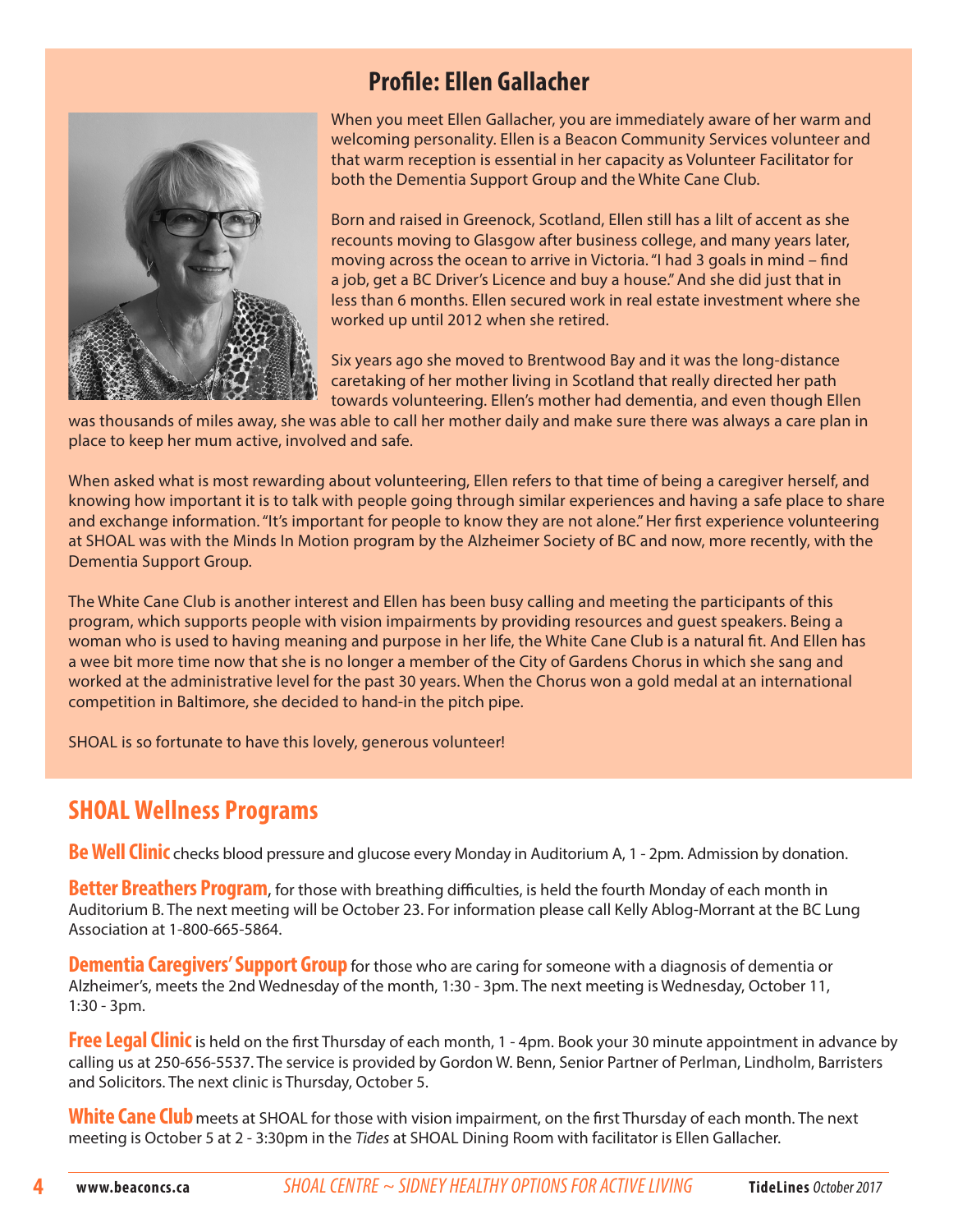

*Chef 's Corner* **Chef, Karen Taylor** Phone: 250-656-5537 ext. 107 E-mail: chef@beaconcs.ca

Yikes! Fall is suddenly here, like a speeding train. There's lots happening with Food Services at the Centre. Thanksgiving is around the corner and we like to serve a traditional roast turkey and gravy meal – always popular with our Dining Room patrons. Please make reservations early since this is a popular dinner.

Oktoberfest is back, Saturday, October 14, for the first time in almost 5 years. This event should be a great time with the Victoria Accordion Club.

### *Oktoberfest by the Sea*

Featuring the Victoria Accordion Club

**Saturday, October 14, 5 - 8 pm Auditorium A**

> Bratwurst on a Bun **Sauerkraut** German Potato Salad Apple Strudel Tea/Coffee

Tickets: \$15 • Beer \$5 (available during dinner)



# **SHOAL Activity Centre Members' Birthdays**

If you are a current SHOAL Activity Member, you can drop by on the day of your birthday to receive a gift certificate for a free hot beverage and a cookie or scone at the Tuck Shop. Come during the week preceding a Saturday or Sunday if you have a weekend birthday. We would love to acknowledge your special day!

The *Tides* at SHOAL Dining Room:

*Thanksgiving Day Dinner* **Monday, October 9**

Roast Turkey with Stuffing, Gravy & Cranberry Sauce

> Buttered Peas Dilled Carrots Creamy Mashed Potatoes Pumpkin Pie • Tea/Coffee

Please make reservations for 4:30 or 5:30pm seating. \$12 (Bigger Appetite \$17)

*Tides* **at SHOAL Dining Room** is open seven days a week for lunch (12 - 1:30pm) and dinner (4:30 - 6pm). The public is welcome and reservations can be made by calling the main SHOAL number: 250-656-5537.

## **Dining Room Prices for Meals & Meal Cards**

|                    | <b>Single Meal</b> | <b>Cards for 15 Meals</b><br>(save \$1 per meal) |
|--------------------|--------------------|--------------------------------------------------|
| Senior Lunch*      | \$8                | \$105                                            |
| Senior Dinner* 511 |                    | \$150                                            |

### **\*For Bigger Appetites: Lunch \$10; Dinner \$15**

All prices include tax, and gratuities are gratefully declined. Refund Policy: We regret that we are unable to issue refunds for meals remaining on unused cards.

# **Halloween Hot Dog Day!**

**Date:** Tuesday, October 31 **Time:** 11:30am - 1:30pm **Cost:** \$3.50 Delicious juicy hot dogs with fried onions at the Tuck Shop, and Halloween treats too! Just too good to resist... Don't forget to wear a costume!

**5**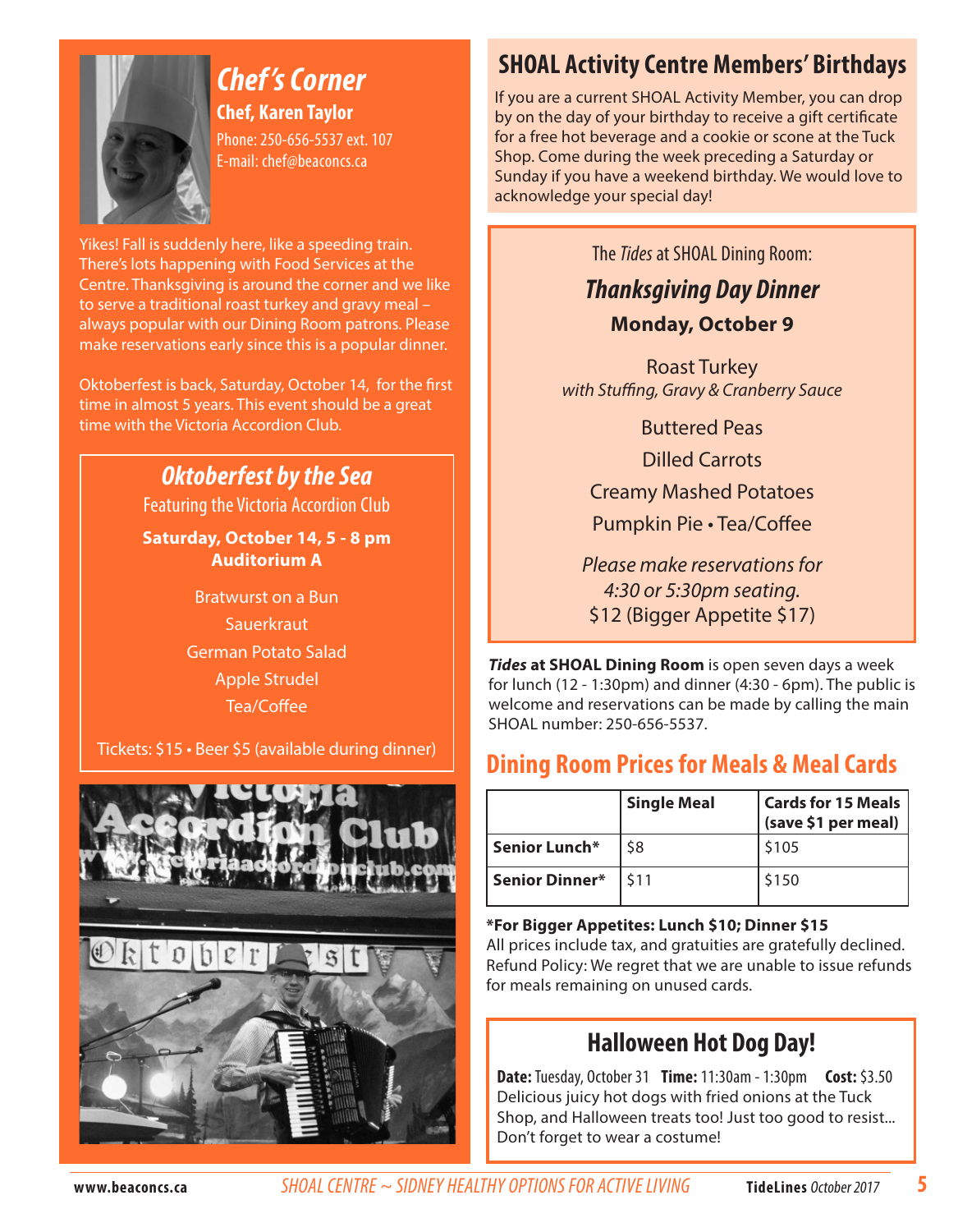

# *Volunteer & YEP News*

**Sara Lawton, Volunteer Services & YEP Coordinator** 

Phone: 250-656-5537 ext. 118 E-mail: slawton@beaconcs.ca

### **Now Recruiting**

### *Assisted Living & Dementia Care Helpers*

Join a team of volunteers helping to make housing more than having just a place to live. It's about having a home, a place where you belong, feel connected, and are respected for who you are.

### *Medical Drivers*

Helping residents stay healthy by escorting/driving them to their family doctor, clinic, hospital, therapist, dentist, specialist, or any other medical appointment.

### *Thrift Shop Sorters and Cashiers – Sidney and Brentwood*

Raising funds to support Beacon programs while ensuring people's treasures go to a good home! No experience necessary. Sorters must be able to lift 25 lbs.

### *Volunteer Visitors*

Creating lasting, meaningful relationships between seniors and volunteers. Sharing enjoyable activities such as playing board games, reading, going for walks, rides, or outings and participating in hobbies.

To become a volunteer, contact Volunteer Services at 250-656-5537, or email volunteer@beaconcs.ca.

Students Cathy and Iris were of great help at the Aviation Museum Open House this summer.



### **Welcome New Volunteers**

**Medical Drive:** Mary Leslie **Jeneece Place:** Ruonan Lou, Joshua Otto-Coburn, Sarah Riddell

**SHOAL Dementia Caregivers Support Group:** Linda **Western** 

**Thrift Shop Sidney:** Germaine Fletcher, Gordie Cameron, Peter Kerr **Thrift Shop Victoria:** Bonnie Hart

### **Deb Greenaway, Community Services Coordinator**



Phone: 250-656-5537 ext. 106 E-mail: dgreenaway@beaconcs.ca

**"Coffee's On"** Drop-in coffee morning for our Volunteer Drivers and Schedulers is on the first Tuesday of every month. Drop by the Lounge anytime between 10am and noon. The next date is **Tuesday, October 3.** Hope to see you there!

### **Grocery Bus Program**

The Better at Home Grocery Bus program will have its first trip on **Monday, October 30**.

- Weekly on Monday afternoons
- Pick up at noon from SHOAL Centre or from Peninsula pick up points
- Destination will be Uptown Shopping Centre, where you can access Walmart, Whole Foods, Best Buy and other food and retail outlets
- An opportunity to shop and socialize
- Travel time will be 30 minutes each way
- • 2.5 3 hours for shopping and refreshments
- Drop off (with purchases) at home
- By appointment only
- Donations welcome

We are also looking for volunteers to support this program by either travelling on the bus or using their own vehicle and meeting participants there.

Please call Deb at 250-656-5537 for more details.

### **Sidney Single Seniors 55+**

Do you want to start meeting people and socializing more? The Sidney Single Seniors 55+ might be the perfect thing for you! Annual membership is \$20.

The next regular meeting will be Wednesday, October 18 at 2pm in Auditorium B, SHOAL Centre. Election of our new executive will take place and, with our new year starting in October, there will be a finger food party immediately after the meeting to celebrate the 14th anniversary of the Sidney Single Seniors 55+.

The next meal out will be at Beacon Landing Restaurant on Wednesday, October 11 at 5pm.

For more information call Gillian Else at 250-656-3971.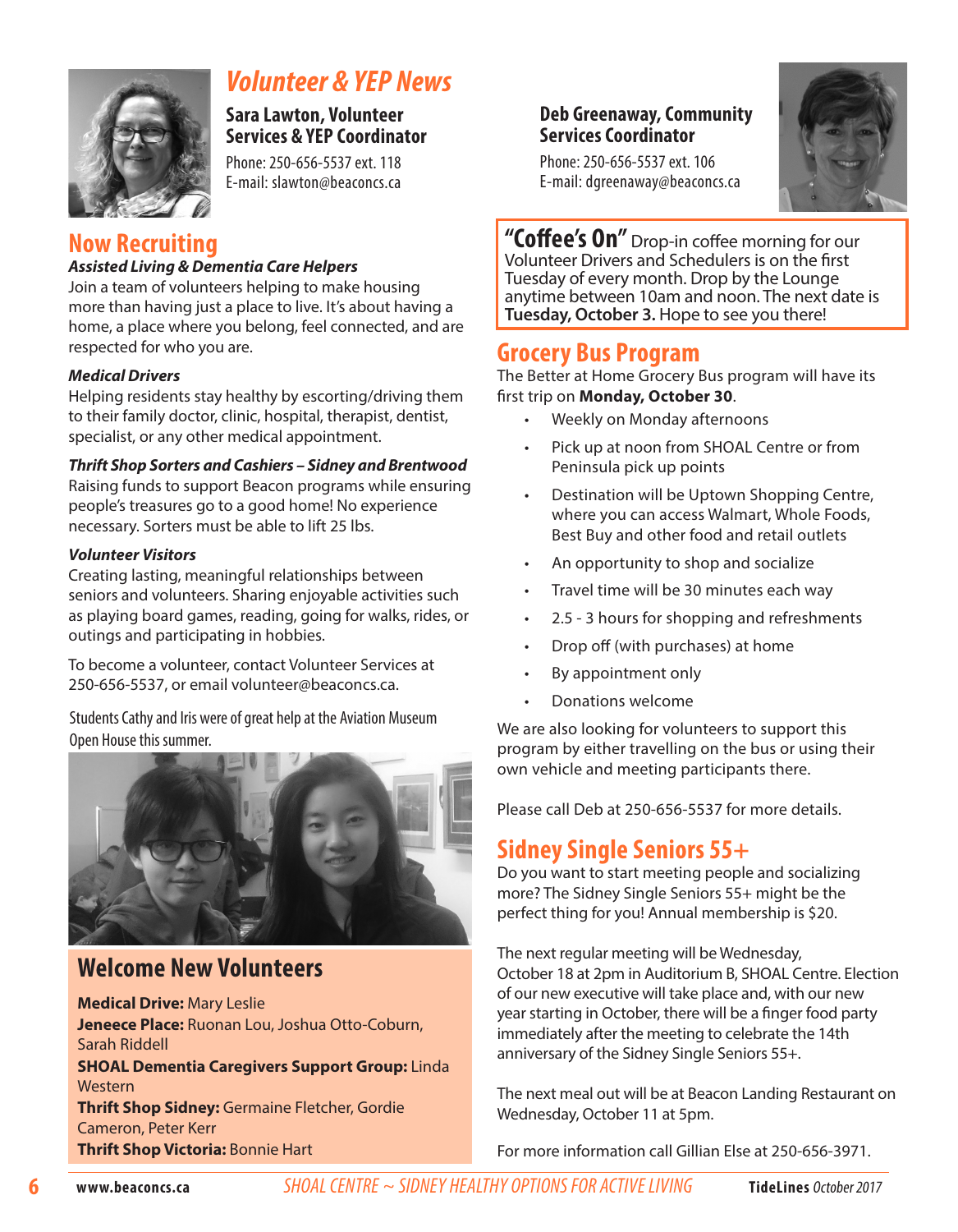# **Spotlight On:** *Spotlight on Wellness Expanding at SHOAL*

As we go into another fall season, SHOAL Centre continues to build and expand programs and services to enhance health and wellness in the community. This fall we are introducing two new services – a foot care clinic operated by Soul to Sole, and a health coach training program, operated by UVic, for people with chronic conditions. Take a look!

# **Foot Care Clinic Comes to SHOAL!**

**Date:** October 12 and 26 (2nd and 4th Thursday every month) **Time:** 45 minute appointments **Cost:** \$65 **Place:** SHOAL Lounge

Appointment times as follows:

- $8:30 9:15$ am
- • 10 10:45am
- • 11:30am 12:15pm
- $1:15 2pm$
- $2:45 3:30$ pm
- $4:15 5p$ m





Glynis Miller

Glynis Miller, LPN, Certified Foot Care Nurse, and her nursing team, look forward to serving the community at this new foot care clinic. Glynis and her team are members of the Canadian Association of Foot Care Nurses. Services include foam foot wash, toe nail cleaning, clipping and trimming, special Diabetic feet care, thick nails, fungal nails, calluses and corns. Sessions end with a soothing foot massage.

*Call us to book your appointment today – 250-656-5537.*



### **Self-Management Health Coach Training Program at SHOAL**

**Date:** Tuesday, October 17 & Wednesday, October 18 **Time:** 9am - 3pm **Cost:** Free (offered at SHOAL by the University of Victoria)

Created by the University of Victoria Institute on Aging & Lifelong Health, this 2-day course teaches volunteers to become Health Coaches so they can provide phone-based support for people living with chronic conditions to become better self-managers.

Health Coaches connect with participants by telephone once a week for 30 minutes for a period of three months.

Health Coaches are volunteers from all walks of life who share a passion for giving back to the community. Coaches may have chronic conditions or have loved ones living with chronic conditions, and have a keen interest in working with people living with chronic health conditions.

If you are interested in receiving training to become a Health Coach, call Toll Free: 1-866-902-3767. People who sign-up are invited to become Beacon Community Services volunteers.

**7**